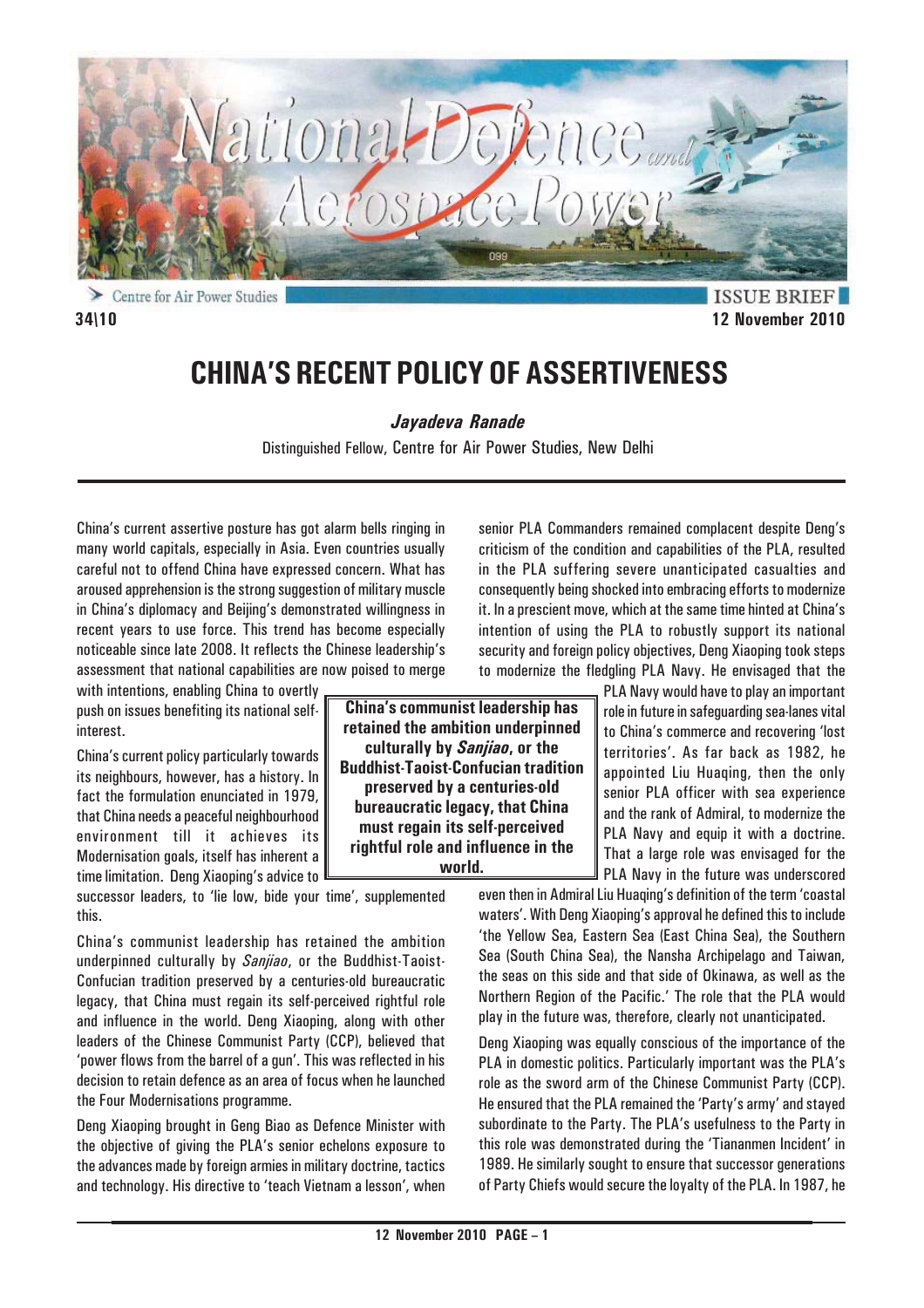#### **ISSUE BRIEF**

## Centre for Air Power Studies

decided that the CCP Central Committee (CC) General Secretary would head the Military Commission, thereby combining in the Party Chief full powers over the Party, Army and Government. To prepare the Party General Secretary for this role it was decided he would initially serve as first Vice Chairman of the Military Commission to familiarize himself with military affairs and build a support base in the PLA. He would later take over as Chairman. This policy was implemented for the first

**Though the US remained the prime source of threat and the PLA was being equipped to tackle it, by 2006 China had developed the doctrine of 'Winning short-duration Local Wars under Hi-tech Informatised Conditions'. The emphasis for the PLA was, therefore, to quickly 'win local wars' on its periphery. This doctrine suggested that China was preparing to, some time in the future, 'recover' its lost territories and areas of influence.**

time with the appointment of Jiang Zemin as first Vice Chairman and subsequently as Chairman of the Military Commission. This was successfully repeated with his successor, Hu Jintao. Both leaders further strengthened the Party's already tight grip over the PLA to ensure that the military remained 'absolutely subordinate' to the Party and the Party General Secretary.

Successor generations of Chinese leaders inherited the ambition to 'recover' China's 'lost territories'. Modernization of the PLA was essential for realization of this ambition. The role of the PLA in implementation of national strategic and foreign policy was accordingly shaped. This was evident in the PLA doctrines as revised periodically. Though the US remained the prime source of threat and the PLA was being equipped to tackle it, by 2006 China had developed the doctrine of 'Winning shortduration Local Wars under Hi-tech Informatised Conditions'. The emphasis for the PLA was, therefore, to quickly 'win local wars' on its periphery. This doctrine suggested that China was preparing to, some time in the future, 'recover' its lost territories and areas of influence. Taiwan was for a while the primary focus. That focus expanded to actively include the South China Sea, described as a 'core national interest'. Modernisation of the PLA remained an unwavering central objective through

the decades and was aimed at achieving this goal as well as acquiring the capability to deter, or delay, the US from assisting its allies.

The first change in doctrine, to that of 'winning regional wars under hitech conditions', occurred after Jiang Zemin took over as Chairman of the Military Commission. The US doctrine, tactics and firepower used

**It is also under Hu Jintao's leadership that China discarded Deng Xiaoping's policy of** *taoguang yanghui,* **or 'lie low, bide your time', in 2008. A more assertive national policy has since become evident and the number of standoffs between China and the US and other countries increased noticeably.**

during the First Gulf War in 1991, and later the US actions in Kosovo and Afghanistan (2001) and the Second Gulf War (2003), jolted the Chinese into realizing how backward they were in comparison. These US military actions provided considerable material for study to Chinese strategists as evidenced by the plethora of articles analyzing these wars in authoritative Chinese military publications. Jiang Zemin ensured adequate funds for the PLA and annual double-digit hikes in the

defence budgets became the norm. This policy was continued by Hu Jintao as Chairman of the Military Commission.

Hu Jintao, however, has taken greater interest in the PLA's modernization than his predecessor. He has emphasized the importance of 'integrated joint operations' and, promptly after taking over as Military Commission Chairman, inducted the Commanders of the PLA Air Force, PLA Navy and Second Artillery as Members of the Central Military Commission. He has ensured that the growth in the defence budget, which has registered a double-digit percentage increase each year except one since 1993, has kept pace with the country's growing economy whose foreign currency reserves presently exceed US\$ 2.4 trillion. Conservative estimates peg China's current defence budget at around US\$ 90-100 billion.

It is also under Hu Jintao's leadership that China discarded Deng Xiaoping's policy of *taoguang yanghui,* or 'lie low, bide your time', in 2008. A more assertive national policy has since become evident and the number of stand-offs between China and the US and other countries increased noticeably.

The PLA Navy for the first time ventured into the Indian Ocean on an anti-piracy mission and has, significantly, sustained this effort. It plans to formalise agreements with

> Indian Ocean littoral countries for bases for its flotilla operating in the Indian Ocean. A vivid demonstration of Chinese assertiveness was the manner in which PLA Navy vessels confronted the US survey ship 'USNS Impeccable' in March 2009, described by US officials as the 'most serious' incident since that involving the EP-3 aircraft in 2001. Another incident occurred in June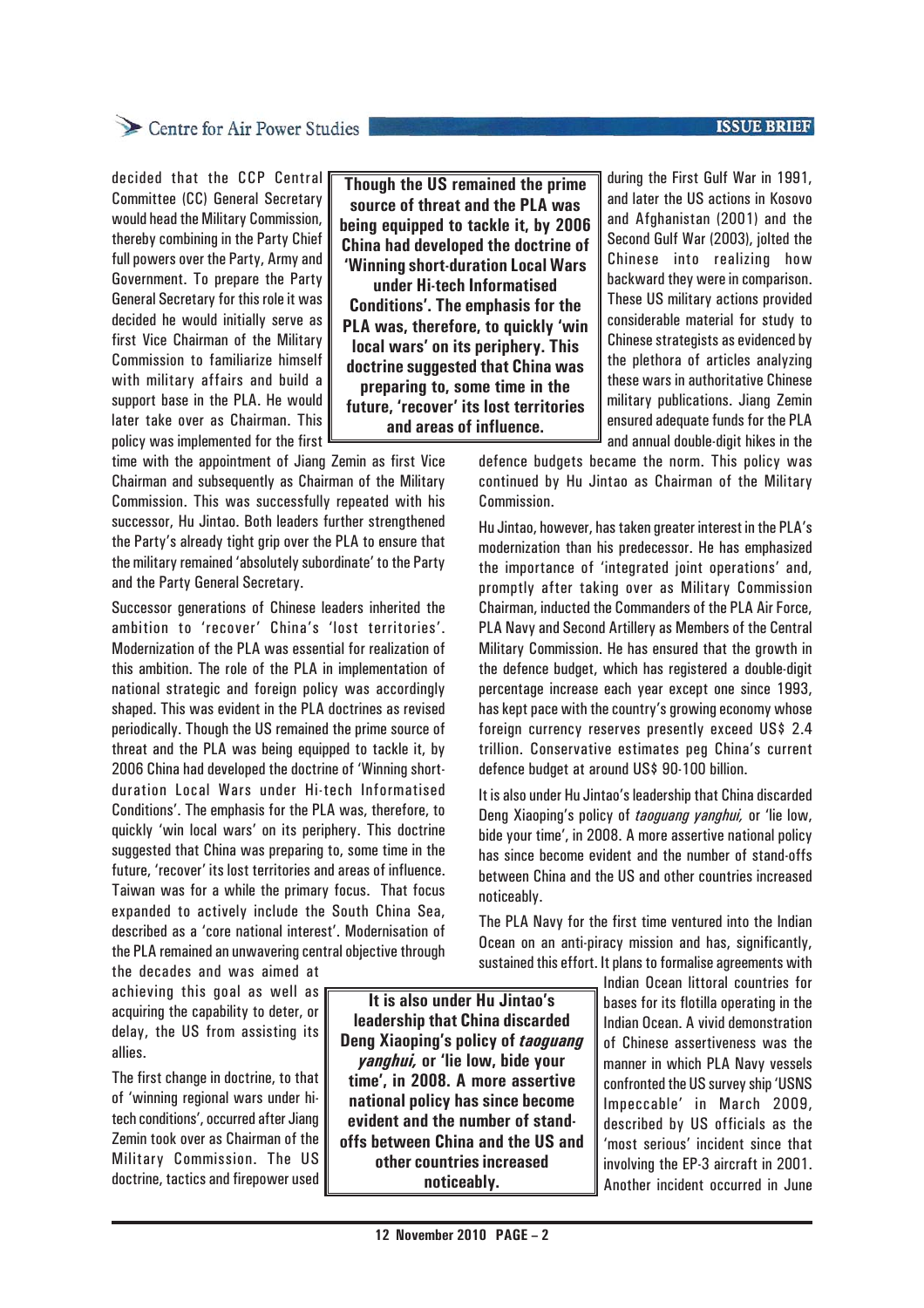## Centre for Air Power Studies

2009, when a Chinese submarine hit an underwater sonar array being towed by the destroyer 'USS John McCain'. This incident occurred in Subic Bay off the Philippines coast. The confrontations were intended to demonstrate the PLA Navy's capacity to defend China's territorial waters and willingness to confront the USA, if necessary, to safeguard its interests. They were also intended to clearly signal to Taiwan and other countries in the region, who have off-shore disputes with China, that they should not rely on US assistance. Coinciding with these incidents were the unpublicised clashes taking place between Chinese Navy vessels and Vietnamese craft since late 2007. China simultaneously began to prepare the legal basis for enforcing its maritime territorial claims in the South China Sea. These actions have aroused concern in Singapore, Malaysia, Vietnam, Indonesia, the Philippines and other countries.

It is during this period that China adopted an assertive

posture with India too. While border negotiations and official-level contacts between India and China continued, military pressure along the 4,057 kms long disputed India-China border increased as did the number of intrusions. China reopened the hitherto settled issue of Sikkim and enhanced the profile of its territorial claim on Arunachal Pradesh. It initiated a policy of

declining visas to residents of Arunachal Pradesh and compelled international institutions not to extend loans for development projects in that state. More recently, it raised the ante in Kashmir when it began issuing looseleaf visas to residents of the state and later declined a visa to the Northern Army Commander on the plea that he commands troops in the 'disputed territory of J&K'.

Suggestion of military muscle in diplomacy was evident in China's reaction to the US-ROK joint military exercises in mid-2010. Chinese official media and military and strategic analysts accused the US of threatening China. China's official media and military publications, quite unusually, publicized a series of military exercises conducted by the PLA, Second Artillery and PLA Navy at this time. These reports pointed out that the PLA was preparing for any eventuality.

A relatively new element has been added to China's diplomatic posturing. This is the tendency of former, or serving, military officials to offer comments which appear to deviate from stated policy. A number of such officers are employed in military-affiliated think-tanks and hold

**The assertiveness seen in China's policies is reflective of the newfound confidence of the Chinese leadership and people. This has been generated by a combination of factors including China's consistent double-digit economic growth over three decades, military might and ensuant international adulation.**

posts equated with military ranks. Had they not been given licence to speak they would have been punished. This particularly when the Party and the Party General Secretary, Hu Jintao, retain such a tight grip on the PLA. No reports have been noticed to suggest that any punishments have been awarded, but some of them are known to have received promotions.

As military modernization began to show results China's leadership became more confident. An example was the remark in May 2009 by a senior PLA Navy officer to US Admiral Keating. The officer suggested: 'as we develop our aircraft carriers why don't we reach an agreement, you and I. You take Hawaii East, we'll take Hawaii West and the Indian Ocean. We'll share information and we'll save you all the trouble of developing your naval forces west of Hawaii'.

Meanwhile, Hu Jintao allowed Chinese military and civilian

strategists the freedom to continue redefining the country's strategic frontiers more boldly. These Chinese strategists began describing it as: 'China's entire continental shelf, the north Pacific contiguous to Russia and Japan, the Bohai Gulf, the Taiwan Strait, the East China Sea and even west-ward through the Malacca Strait into the Indian Ocean'. By the 1990s some strategists had

stretched the definition to include the Persian Gulf. Huang Kunlun, a military commentator, later further expanded this by articulating the 'theory of boundless national interests'. He clarified this to mean: 'wherever our national interests have extended, so will the mission of our armed forces'. Maps depicting China's so-called traditional sphere of influence also remain in circulation in China and include areas well beyond the newly defined strategic frontiers.

There are other instances where China has assertively pushed its self-interest disregarding the articulated valid concerns of other nations. One example is that of rare earth exports to Japan. A more serious issue that impacts on the livelihoods of millions of people relates to the construction of dams on the upper Mekong River thereby reducing water flows downstream. Another serious issue having a similar impact and affecting India is the proposed diversion of the Brahmaputra river waters to China's arid, but populated, north.

The assertiveness seen in China's policies is reflective of the newfound confidence of the Chinese leadership and people. This has been generated by a combination of